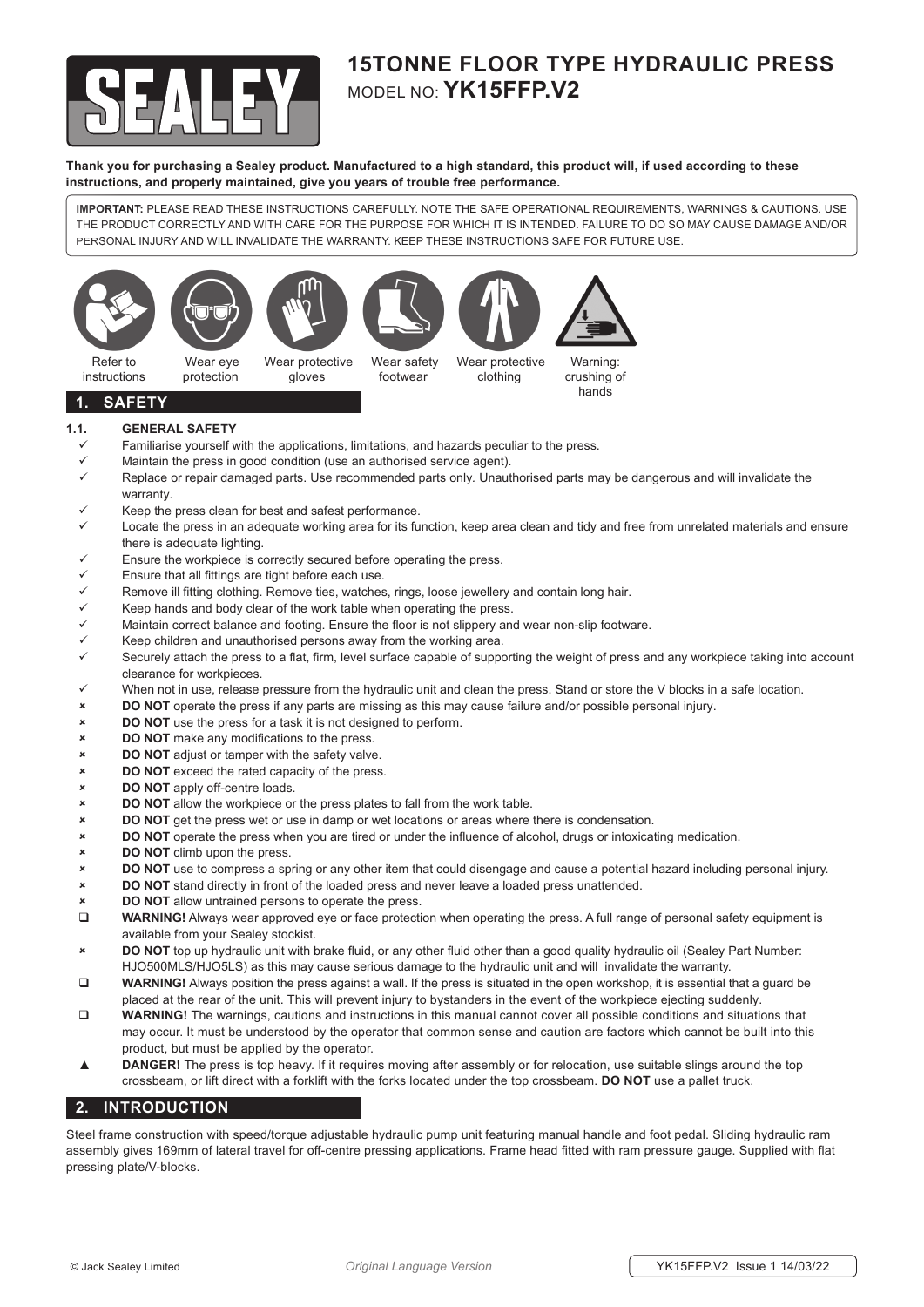# **3. SPECIFICATION**

| Maximum Height - Ram to Table:  985mm        |  |
|----------------------------------------------|--|
|                                              |  |
| Optional Accessories:  YKPP8 - Press Pin Set |  |
| Optional Accessories:  YKSG20 - Safety Guard |  |
|                                              |  |
|                                              |  |
|                                              |  |
|                                              |  |
|                                              |  |
|                                              |  |
|                                              |  |
|                                              |  |

# **4. ASSEMBLY**

 Unpack the product and check contents. Should there be any damaged or missing parts contact your supplier immediately. Take care to ensure safety when moving main frame from packing as the unit is heavy.

### **Refer to attached parts list.**

Seek assistance from another person on assembly of heavy parts.

Assemble press, if possible, in close proximity to where the press will be located.

#### **4.1. FRAME ASSEMBLY**

- **4.1.1.** Attach load slings around the top cross member of the frame (#15) and using a suitable hoist or gantry, slowly, and in a controlled manner lift the frame up and out of the transportation crate, into an upright position.
- **WARNING!** Take care when lifting the frame not to damage the pre-assembled ram assembly (#26).<br>**4.1.2.** Keep the frame assembly in an upright position, held safely by the load slings.
- Keep the frame assembly in an upright position, held safely by the load slings.
- **DANGER! DO NOT** allow the frame to fall over.

### **4.2. ATTACH BASE SECTION**

 **NOTE:** The base section (#11), supports (#10), bolt (#9), washer (#12), lock washer (#13) and nut (#14) are supplied pre-assembled.

- **4.2.1.** Remove the central fixings only, bolt (#9), washer (#12), lock washer (#13) and nut (#14) from the base section (#11).
- **4.2.2.** Position the base section (#11) onto the frame (#15) and secure with bolt (#9), washer (#12), lock washer (#13) and nut (#14) loosely.
- **4.2.3.** Remove the top fixings only, bolt (#9), washer (#12), lock washer (#13) and nut (#14) from one of the supports (#10).
- **4.2.4.** Position the support (#10) onto the frame (#15) and secure with bolt (#9), washer (#12), lock washer (#13) and nut (#14) loosely.
- **4.2.5.** Follow section 4.2.4 to attach the other support (#10).
- **4.2.6.** Repeat sections 4.2.1 to 4.2.5 to attach the other base assembly.
- **4.2.7.** On a flat level floor, level the frame using a good quality spirit level. Fully tighten all fixings.
- **4.2.8.** Remove the load slings and store them in a safe and secure location.
- WARNING! Take care and seek assistance from another person when lowering and levelling the frame assembly onto the floor. **4.3. ATTACH PUMP AND FOOT PEDAL ASSEMBLY**

 **NOTE:** The pump (#44), foot pedal (#47), protective housing (#51), washer (#12) and bolt (#16) are supplied as a pre-assembled component.

- **4.3.1.** Fit the pump (#44), foot pedal (#47) and protective housing assembly (#51) to the right side upright of the main frame (#15) and secure with washers (#12) and bolts (#16).
- **WARNING!** Seek assistance from another person with this task as the pump assembly is heavy.
- **4.3.2.** Remove nut (#46) from (pivot) bolt (#48) on pump and foot pedal assembly and secure to lower right side of main frame upright and lock into place with nut (#31). Ensure foot pedal is free to operate.
- **4.3.3.** Attach the pump oil hose (#27) and o-ring (#28) to the joint (#30) after removing the metal dust bungs. **DO NOT** discard.

### **4.4. ATTACH BED FRAME**

- **D** WARNING! Seek assistance from another person with this task as the bed frame is heavy.
- **4.4.1.** Pass the pins (#8) through the holes on the press frame assembly uprights (#15) at the desired height.
- **4.4.2.** Fit the retaining clips (#7) to the pins.
- **NOTE:** The retaining clips should be spaced equidistant from the press frame sides to allow for ease of bed frame assembly (#6). 4.4.3. Taking firm hold of the bed frame (#6), tip it into a diagonal position so that it can be introduced between the mainframe uprights,
- and then carefully lower it back to a horizontal position to rest on the pins (#8), between the retaining clips (#7). WARNING! Take care not to allow the bed frame to drop onto the pins and ensure your hands and fingers are clear of the bed
- frame when lowering.
- **4.4.4.** Place the V-blocks (#4), in the required orientation, onto the bed frame (#6).

# **4.5. PRESSURE GAUGE**

- **4.5.1.** Remove the dust cap hex bolt from the pressure gauge fitting (#38). **DO NOT** discard.
- **4.5.2.** Screw the pressure gauge (#38) and nylon ring (#37) into the pressure gauge fitting (#35) until tight. **DO NOT** over-tighten.
- **4.6.** Push fit pump handle (#54) into pump assembly (#44).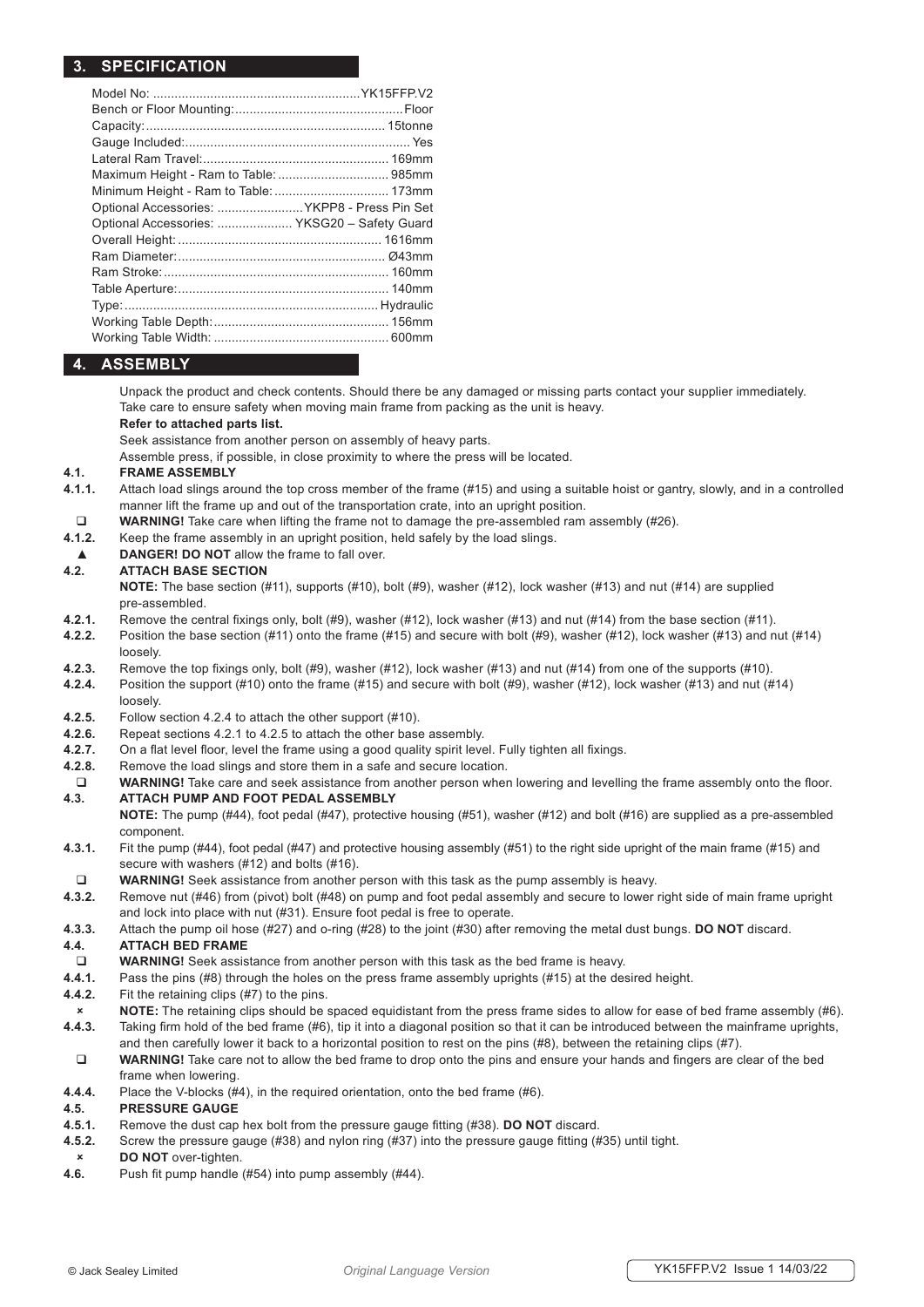# **5. INSTALLATION**

▲ **DANGER!** Models are purpose designed to withstand greater loads than the hydraulic units can develop. For safety reasons, always ensure the workpiece and press tools are secured on the table and will not flex or suddenly "give way" causing danger to operator or the component.

### **5.1. SECURE PRESS TO THE FLOOR**

- **DO NOT** attempt to move assembled press manually. When moving the press follow the instructions as detailed in Section 1.
- **5.1.1.** Move the press to the mounting location, and spot mark through fixing holes in base section (#11) onto the floor.
- **5.1.2.** Check for any hidden wiring or cables, if needed change the location for the holes.
- **5.1.3.** Temporarily move the press to the side.
- **5.1.4.** Use a masonry drill bit to drill the four holes about 3" to 4" (75 to 100mm) deep into the concrete or wood, as necessary.
- **5.1.5.** Clean out the drilled holes.
- **5.1.6.** Position the press and align the holes in the base section with the holes in the floor.
- **5.1.7.** Use four concrete anchor bolts or lag bolts for wooden floors, (not included), to secure to the floor.
- **WARNING!** To prevent serious injury **DO NOT** use damaged equipment. If abnormal noise or vibration occurs have the problem corrected.

### **5.2. BEFORE FIRST USE**

- **5.2.1.** Before operating the press, purge the hydraulic system in order to eliminate any air that may have built up during transit. Open the release valve and pump the handle several times and close the release valve. Should the system malfunction at any time, repeating this process may resolve the problem.
	- ▲ **DANGER**! *Models are purpose designed to withstand greater loads than the hydraulic units can develop. For safety reasons,*  always ensure the workpiece and press tools are secured on the table and will not flex or suddenly "give way" causing danger  *to operator or the component. Also ensure you have read and understood section 1 Safety Instructions.*

## **6. OPERATION**

- **6.1.** Check that release valve, located on the front face of the protective housing for pump (#51), on the hydraulic unit is fully closed, ready for operating.
- **6.2.** Position the table at the required operating height by inserting the pins into the appropriate holes in the frame.
- **6.3.** Position the V-block plates or press tools to be used onto the table and align beneath the ram. Place workpiece onto the table or V-blocks and align beneath the ram as required.

 **NOTE:** Care must be taken to ensure a V-block does not fall from the press table. If necessary hold the configuration in position with clamps (not supplied).

- **WARNING! DO NOT** apply off centre loads.
- **6.4.** Rotate the speed control valve clockwise, located on the right hand side of the protective housing for pump (#51), to the 'Quick Speed' position to lower the ram head rapidly until the ram is close or just touching the workpiece by using either the handle or foot pedal.
- **NOTE:** If the foot pedal is selected for use, remove the handle from the pump assembly.
- **6.5.** When the ram head has made contact with the workpiece, rotate the speed control valve anti-clockwise to the 'Slow Speed' position, providing a more controlled pressing with full load capacity.
	- **NOTE:** The 'Quick Speed' setting will only operate at approximately 5tonne.
- WARNING! Monitor the pressure gauge during operation to ensure that the rated capacity of the press is not exceeded.
- **6.6.** When the operation is complete turn the release valve anti-clockwise to release the pressure. The piston and the ram head will retract automatically.

**NOTE:** Always keep the piston retracted after use to avoid corrosion.

### **7. MAINTENANCE**

 **NOTE:** Maintenance and repair must be carried out by qualified person. Contact your Sealey stockist for details.

- **7.1.** Check all fittings are tight before each use.
- **7.2.** Lubricate all moving parts at regular intervals.
- **7.3.** Always keep the press clean, dry, and protect from harsh conditions.
- **7.4.** Should you need to replace the oil ensure the piston is fully retracted. An excess of oil will render the press inoperative. Use only appropriate Sealey hydraulic jack oil. **DO NOT** use brake fluid. Contact your local Sealey stockist for details. Purge the system to remove any air.
- **7.5.** Check your model parts information for spares.

#### *IMPORTANT: NO RESPONSIBILITY IS ACCEPTED FOR INCORRECT USE OF THE MACHINE.*

 *Hydraulic products are only repaired by local service agents. We have service/repair agents in all parts of the UK. DO NOT RETURN PRODUCT TO US. Please telephone us on 01284 757500 to obtain the address and phone number of your local agent.*

### *If the product is under guarantee please contact your stockist.*

#### **De-commissioning Product**

Should the product become completely unserviceable and require disposal, draw off the oil into an approved container and dispose of the product and the oil according to local regulations.